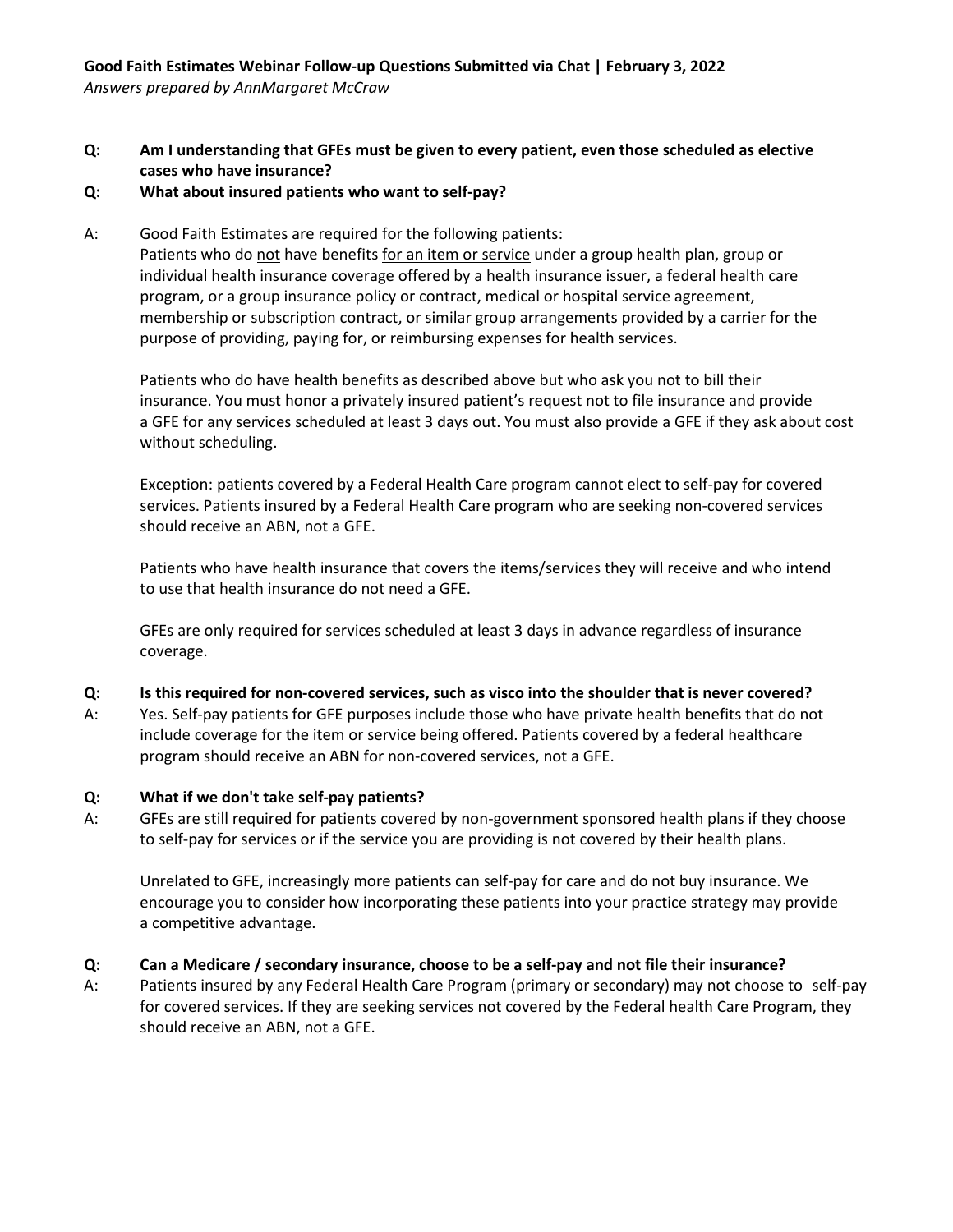#### **Good Faith Estimates Webinar Follow-up Questions Submitted via Chat | February 3, 2022** *Answers prepared by AnnMargaret McCraw*

- **Q: Scenario: A physician sees an uninsured patient with a hip fracture over the weekend while covering call. Surgery is delayed awaiting medical clearance. Clearance is received the next day and surgery is done that day.**
- A: No GFE required because the surgery was performed within 3 days. Only services scheduled 3 or more days out require a GFE.

### **Q: Do we have to estimate costs for outside facility like ASC/anesthesia?**

A: In 2022, the convening provider (surgeon in this example) does NOT have to provide estimates for the co-providers/facilities: ASC, hospital, or anesthesia. The GFE for the surgeon's services should indicate which ASC, hospital and/or anesthesia practice will be billing the patient for additional services and include contact information so the patient can request GFEs directly from those co-providers.

Note: while not required, if your physicians own the ASC and your practice bills for it, it would be very customer friendly to include those charges on your GFE.

Based on current CMS guidance, convening providers will have to include estimates for coprovider/facilities as of 1/1/2023.

- **Q: How is the GFE supposed to be provided in writing prior to the visit? Is an email acceptable, and must the e-mail be sent securely?**
- A: The GFE must be provided in written form either on paper or electronically based on the patient's requested method of delivery. Email or patient portal are acceptable. Electronic delivery must allow save/print options. Estimates given orally over the phone or in person at the patient's request must be followed-up with a written copy.

The HIPAA Security Rule requires that all electronic communication of PHI be secure. That being said, the Right of Access Rule allows an individual to "request transmission by unsecure medium". The patient would have to request (and practice should document) that the GFE be emailed without security.

## **Q: Scenario: Patients who have been seen in the ER after-hours when our physicians are on-call report to our office the next morning at 7am to be seen. We often don't know they are coming until they arrive, and many are serious injuries. Do GFE requirements apply?**

No GFE is required for the office visit evaluation that occurs within 24 hours or for any treatment rendered within the first 3 days. However, if the physician evaluates the patient in the office on Monday morning and schedules surgery for the following Friday, a GFE will be required for the surgery because it is scheduled at least 3 days in advance.

- **Q: What if a service does not typically cost \$400? For example, a therapy visit may only be \$50. Would we still need to provide this for them every time?**
- **Q: Do we have to have a new GFE signed for each office visit/service when a patient is having ongoing care?**
- A: A GFE is required even if the charge is expected to be \$0 (charity care). You are permitted to use 1 GFE for recurring services like therapy. You could list a series of therapy visits on one GFE and simply list the price per visit. Clearly identify the cost of each visit as well as the total expected charge if the patient completes all visits.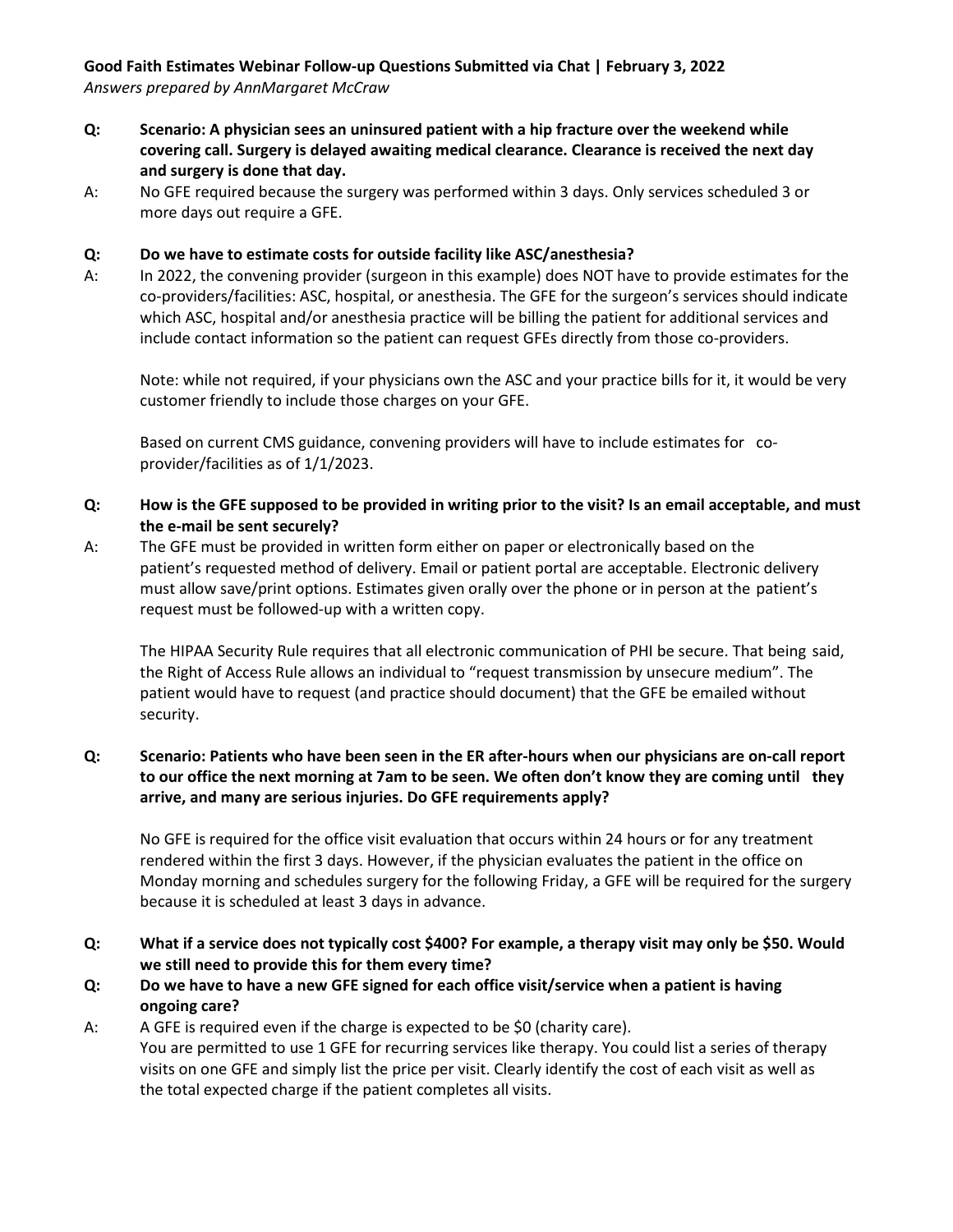# **Good Faith Estimates Webinar Follow-up Questions Submitted via Chat | February 3, 2022**

*Answers prepared by AnnMargaret McCraw* 

- **Q: If a self-pay patient calls for an appointment and we schedule an appointment for the following day, is a GFE required?**
- A: No. GFEs are only required for services scheduled at least 3 days in advance.
- **Q: Are pre-operative clearances and labs part of the estimate? Can we put "patient choice" meaning it is up to the patient where he or she wants to go?**
- A: Pre-operative clearances and labs should be included as "separately scheduled" services. List what services are required and who will perform them (if you know), but you do not have include charge information. You may indicate that patient will select the provider of his/her choice, if applicable. See the GFE template examples for sample language.

## **Q: Do they sign that they have received the item?**

- A: The Regulation does not require the patient to sign the GFE or to acknowledge with signature that the service/item was received. The practice can certainly add a signature line if desired.
- **Q: Regarding the implant example: if the hospital bills for the implant, the practice/surgeon doesn't need to worry about it in 2022, correct?**
- A: Correct. If a practice owns the ASC where the surgery will be performed and bills for those services also, it would be customer-friendly to include the implant cost, but the practice does not have to include estimates for the co-facilities (even physician-owned ASCs) until 2023.
- **Q: For new self-pay patients, we don't know exactly what will be billed. Would you recommend using the highest E&M, x-rays, injections, casting/splinting to cover ourselves? Do we only need to provide on testing, injections, surgeries? We typically give a range of cost since we don't know exactly what will occur, especially if they haven't been seen.**
- A: A few thoughts on this one.

The Regulation requires an estimated charge (not a range) for each service. You will fulfill the GFE requirement if you put the high end of your range for each anticipated service. There's certainly no penalty if the actual bill is lower than the estimate.

You might take this opportunity to set standard self-pay prices for your most basic office services and post them online. Price transparency is a competitive advantage, and it simplifies completion of the GFE. We may offer a future webinar on that topic.

# **Q: If we refer a self-pay patient for a MRI at an independent imaging facility, who provides the GFE?**

A: The imaging center provides the GFE. Because it is a distinct service that is not an integral part of a procedure you are scheduling, you are not required to provide the GFE even though you ordered the MRI.

In contrast, a patient can't have surgery without a facility and anesthesia. In this example, the convening provider is the surgeon, and the facility/anesthesia group are co-providers. In 2023, those co-provider charges will need to be added to the GFE. This year, they just need to be listed without charge information.

# **Q: What if a new patient is coming in and you do not know what level visit or if x-rays are needed; how can you give a GFE?**

A: You must include a charge amount, not a range, for the GFE so I recommend practices set a rate for a routine office visit and x-rays that is satisfactory for any level of visit. Set a rate for a new patient and a rate for established patients. Set it high enough to cover the most complex visit.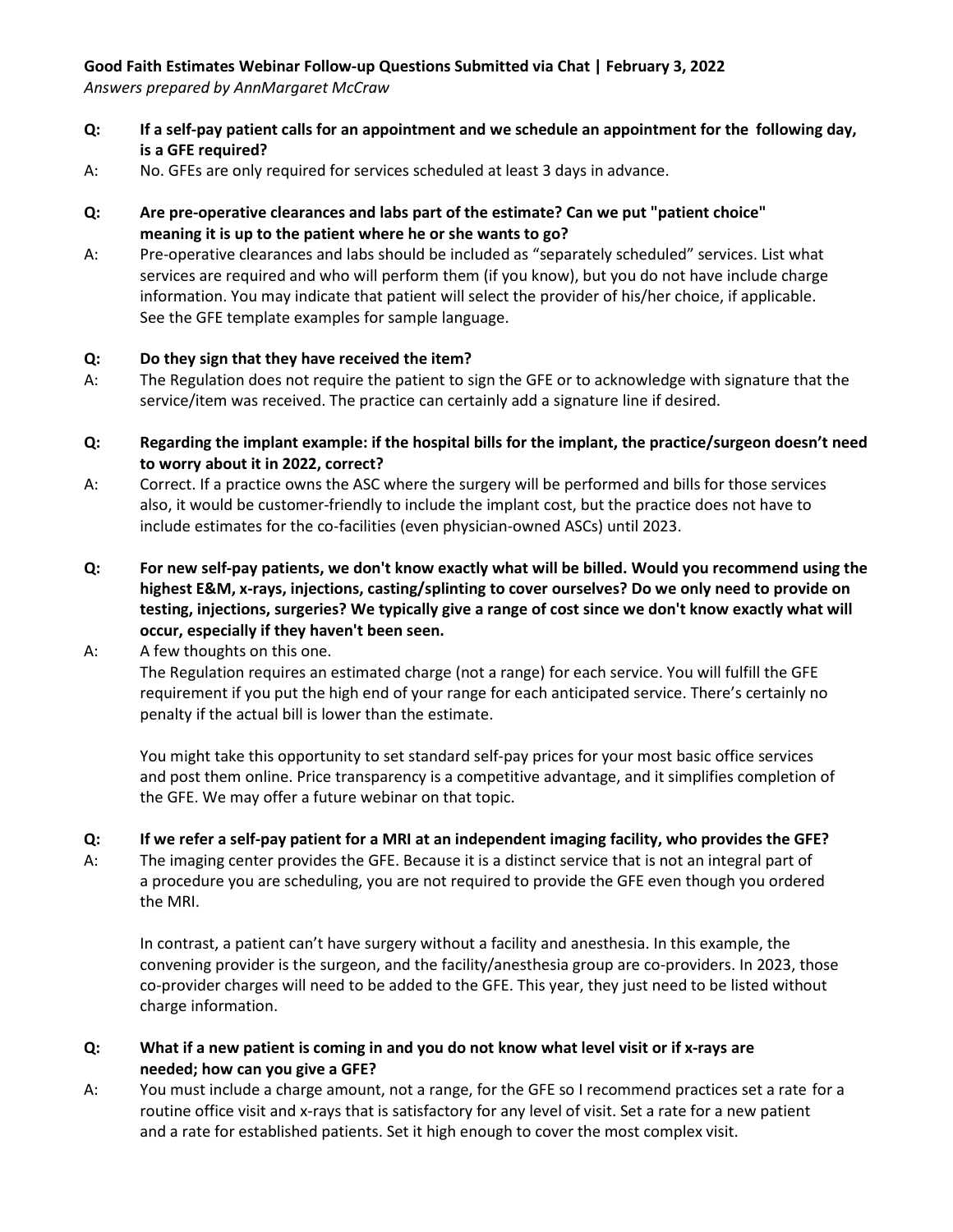# **Good Faith Estimates Webinar Follow-up Questions Submitted via Chat | February 3, 2022**

*Answers prepared by AnnMargaret McCraw* 

Bills will not be subject to dispute if they are lower than the GFE. Also, the bill must be at least \$400 higher than the GFE to trigger dispute rights. It's unlikely that the difference between a level 3 and 4 E/M or an extra set of x-rays would exceed \$400.

- **Q: If a new patient is price shopping and calls for a price on a service, how can we provide a GFE when we don't have the patient's demographics? They are unlikely to give us this information if they are just price shopping. Do we have to ask every person that calls for their address or email before we even give them a cost amount?**
- A: Official Requirement: "The No Surprises Act includes provisions that require providers and facilities to furnish good faith estimates to uninsured (or self-pay) individuals upon their request and at the time of scheduling the item or service."

The Act does not specifically consider a scenario in which uninsured or self-pay individuals are calling around for pricing with no commitment to seek care at your practice.

Suggestion given the lack of guidance:

- o An individual calls to request the price of a service.
- o Verbally give the price.
- o Ask the caller if s/he intends to file health insurance for the service.
- o If yes, no further action needed related to GFE.
- o If no, ask if the caller would like to receive a written Good Faith Estimate for the service.
- o Explain that you will need to collect demographic information to do so.
- o If caller wants the GFE, proceed to collect necessary information and provide the GFE.
- o If the caller declines, no further action needed.
- **Q: Do we have to allow patients the choice to file their insurance or not? Example: the patient presents with insurance and wants to file the initial visit, but they want to pay cash for the next visit. Once they elect self-pay status, we have required them to be self-pay until that course of treatment is complete. Is there guidance in the policy or is this a practice decision on how to handle?**
- A: This scenario is not specifically considered by the Act. Other than the provision in the Hi-Tech Act that allows patients to request that their insurance not be billed, no prior law has inferred insured patients can choose to self-pay.

By specifically stating that insured patients who ask to self-pay must receive a GFE, the Act implies that practices must allow them to do so. The Act does not address if the practice must also allow them to switch back to filing insurance upon request. I anticipate insurance plans weighing in on that point, but for now, there's only guidance allowing patients to self-pay – no guidance on allowing them to switch back to filing insurance.

**Q: Do DME Items have to be on the GFE sheets also if you think they might require some sort of brace?** A: All services/items "reasonably expected to be furnished for the primary item or service" need to be included on the GFE.

Example: If a surgeon usually orders and dispenses a knee brace after ACL surgery, include the brace on the GFE for the ACL surgery.

If the surgeon writes the order for the brace, but it is dispensed by another entity (hospital or independent DME provider), include it on the ACL GFE in the co-provider/facility section. In 2022, co-provider services should be listed, but no charge information is needed.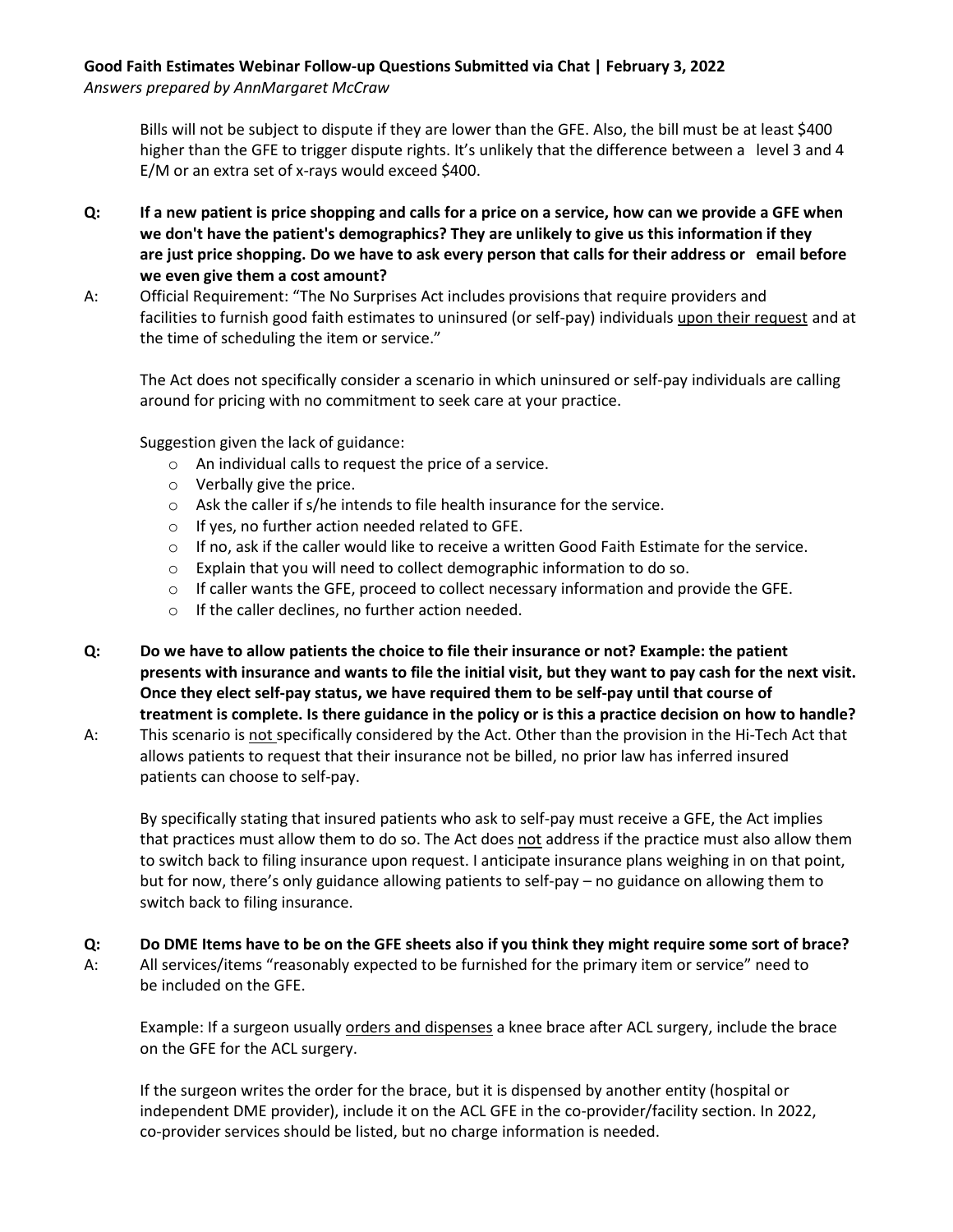## **Good Faith Estimates Webinar Follow-up Questions Submitted via Chat | February 3, 2022** *Answers prepared by AnnMargaret McCraw*

- **Q: We see many patients from the Amish community, who often do not have access to email, etc. If we provide a verbal GFE for anticipated services before the patient comes to the office (if they are scheduled only a few days out), and have them pick up a paper copy of the GFE on the DOS, would this be sufficient to meet the timing requirements?**
- A: If the patient's appointment is within 3 days of his/her call to schedule, no GFE is needed. For appointments scheduled 3 days in advance, notice is due 1 day after scheduling.

I recommend providing the verbal GFE at the time the appointment is scheduled and asking the patient how s/he would like to receive the written copy: email, postal mail, or pick-up in person. Prepare the written GFE immediately and initiate delivery as requested. If s/he requests postal mail or personal pick-up, you are complying with the Act's requirement "to deliver the notice according to the individual's requested method of delivery" even if s/he doesn't receive it the next day.

- **Q: We were told in previous webinars that worker's comp patients are considered uninsured and must receive a GFE. Is this correct?**
- **Q: Scenario: patient is seen for an auto accident injury. We are billing auto insurance as primary; but will not be billing their health insurance. Do we need to issue a GFE when health insurance is considered the secondary payer?**
- A: The Act does not specifically address workers' compensation or other third-party liability scenarios. *Since we do not have specific guidance on this issue, the following considerations are based on our interpretation of the Act's intent and other provisions. Each practice will need to decide how to respond until HHS provides clarification.*

If a patient being treated also has health insurance that will be filed if the third-party claim is denied, no GFE should be needed.

The stated goal of the GFE requirement is "to ensure that uninsured (or self-pay) individuals are also afforded protections against *surprise health care costs*…" Therefore, if a third-party is accepting responsibility for the services and the patient will have no financial responsibility for them, one could argue no GFE is needed. The problem arises if the third party ultimately denies the claim. If the patient has health insurance and the claims will be refiled with that carrier, no GFE is needed. If the patient does not have health insurance, the GFE requirement would apply but the services were already rendered.

The Act requires GFEs for "patients who do not have benefits for an item or service under *a group health plan, group or individual health insurance coverage offered by a health insurance issuer, a Federal health care program, or a group insurance policy or contract, medical or hospital service agreement, membership or subscription contract, or similar group arrangements provided by a carrier for the purpose of providing, paying for, or reimbursing expenses for health services.*"

While not specifically addressed, one could make the argument that workers' compensation provided by a carrier meets the bolded definition above.

If you do issue a GFE with self-pay rates to a person whose care should be paid by a third party, be aware that you are likely limiting yourself to the rates on the GFE even if the third party may have paid more had the GFE not been issued.